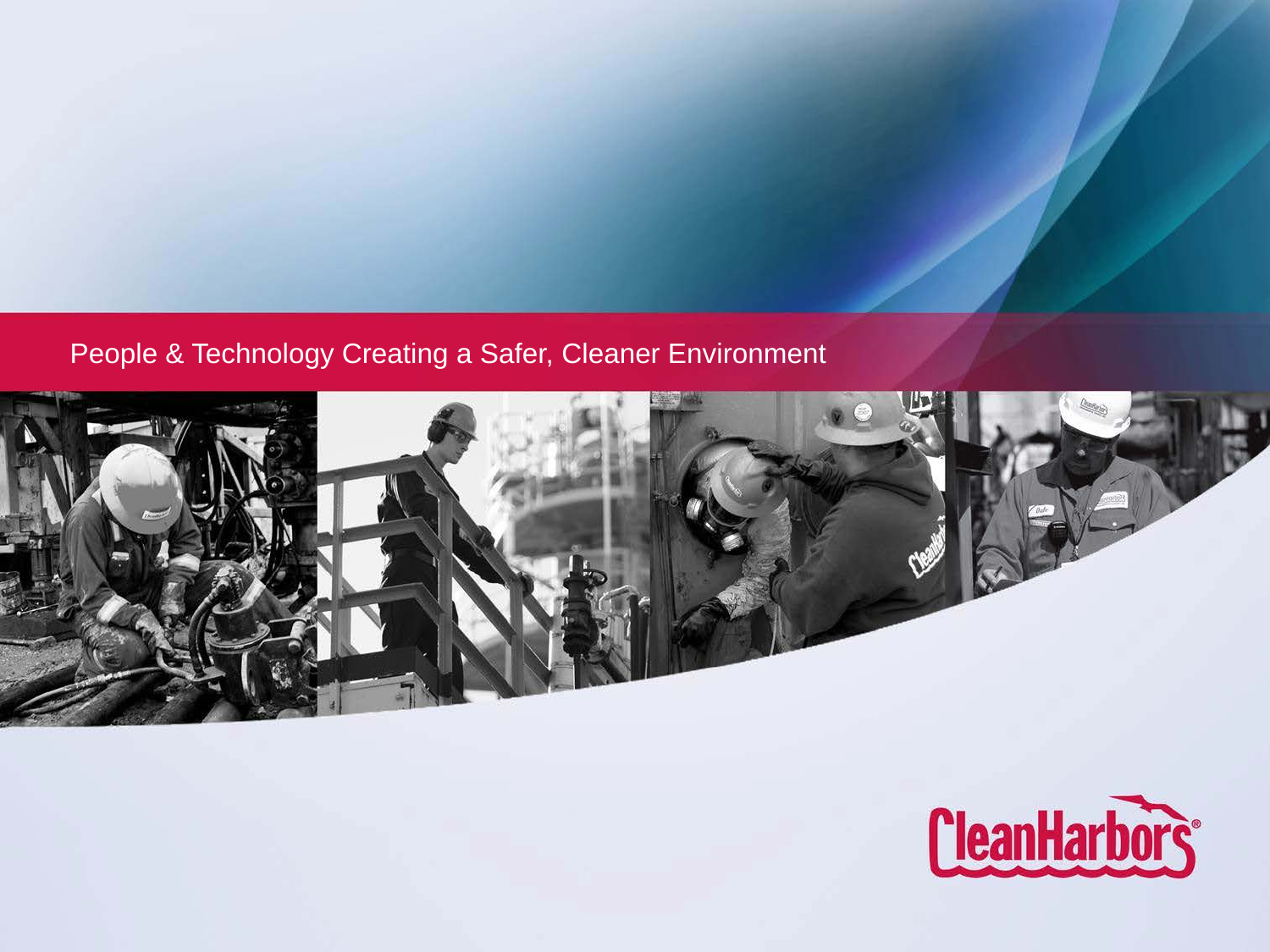**RCRA Hazardous Waste Advisory Committee – Management and Disposal of Connecticut Regulated Waste Solids**

*February 25, 2016*

Eric Congdon – General Manager (860)583-8917 ext. 321 [congdon.eric@cleanharbors.com](mailto:congdon.eric@cleanharbors.com) [www.cleanharbors.com](http://www.cleanharbors.com/)

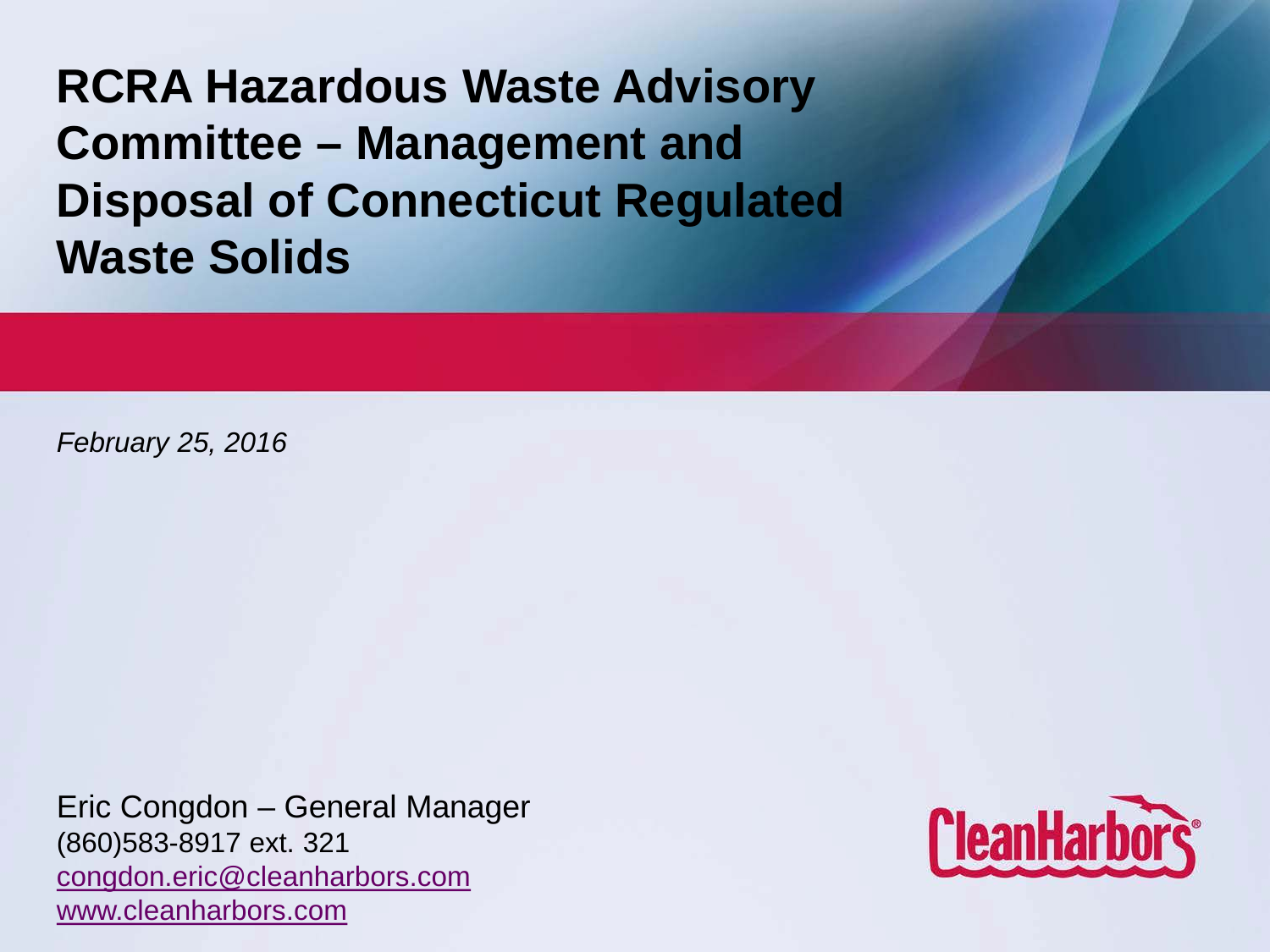

#### About Clean Harbors

- Founded in 1980 by Alan McKim Chairman and CEO
- Safety Leader
- Over 400 service locations including more than150 RCRA Part B Facilities
- Comprehensive Services
	- Recycling and Disposal
	- Technical Services and Laboratory Packing Services
	- Field Services and Emergency Response
	- Household Hazardous Waste Management
- Technology Leader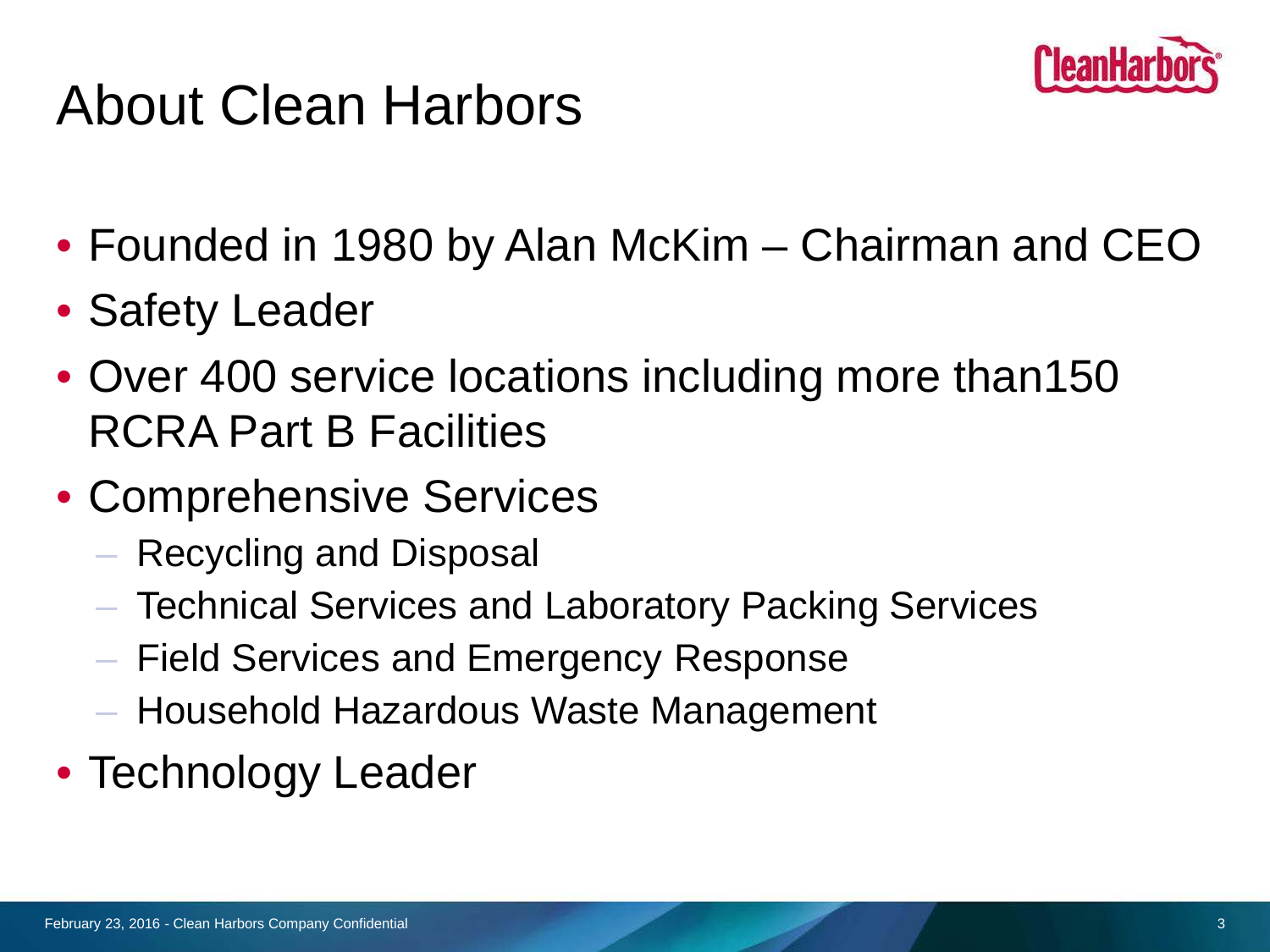#### February 23, 2016 - Clean Harbors Company Confidential 4

#### CR05 – Not a "One Size Fits All" approach

- Diverse Category of Wastes
- Generator's Preferences
- Volume, Frequency
- Mode of Transportation







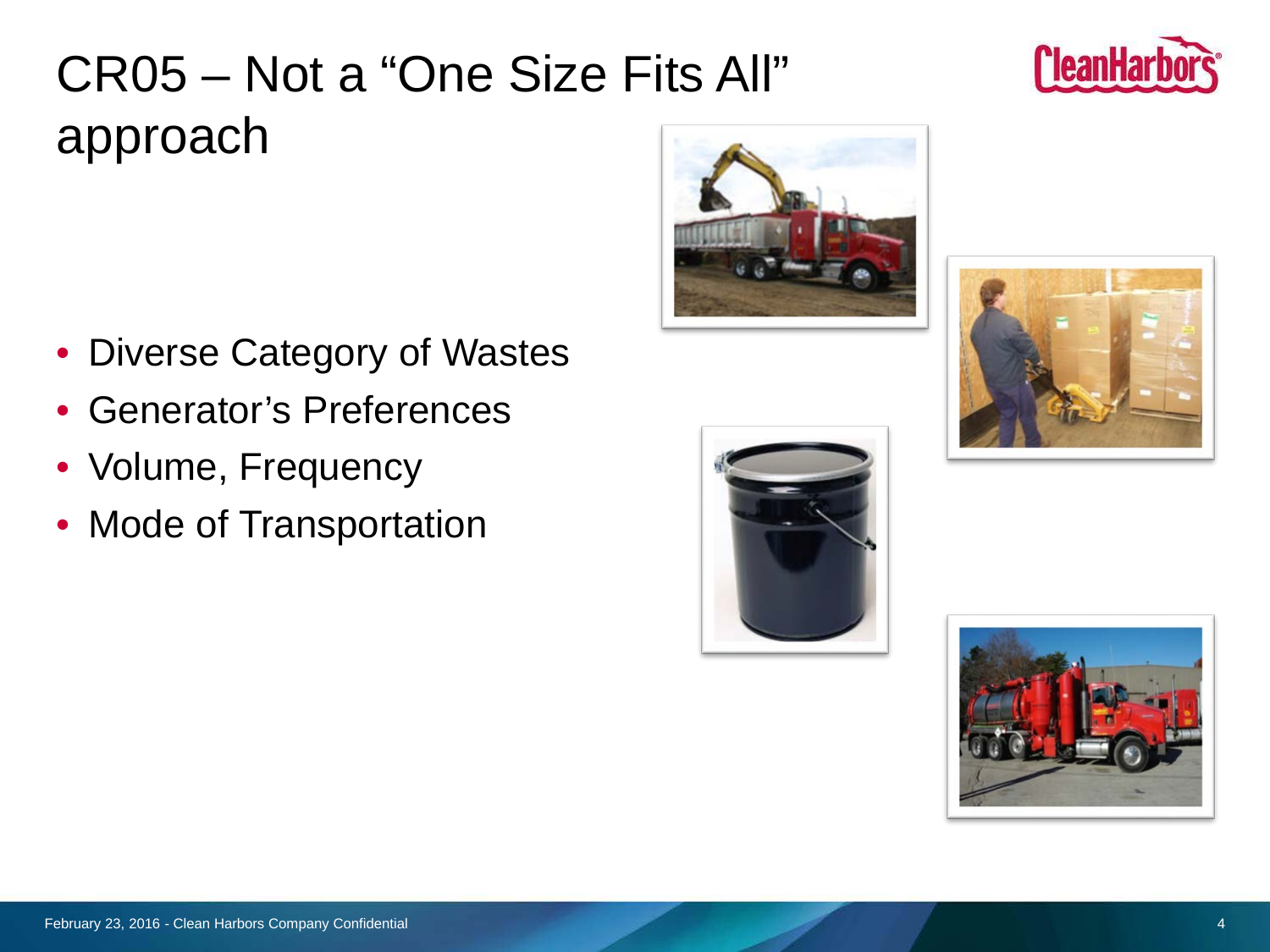# Step One - Know Your Waste

- Know the process generating
- MSDS or SDS for process
- Generator knowledge
- Analytical testing
- Profile





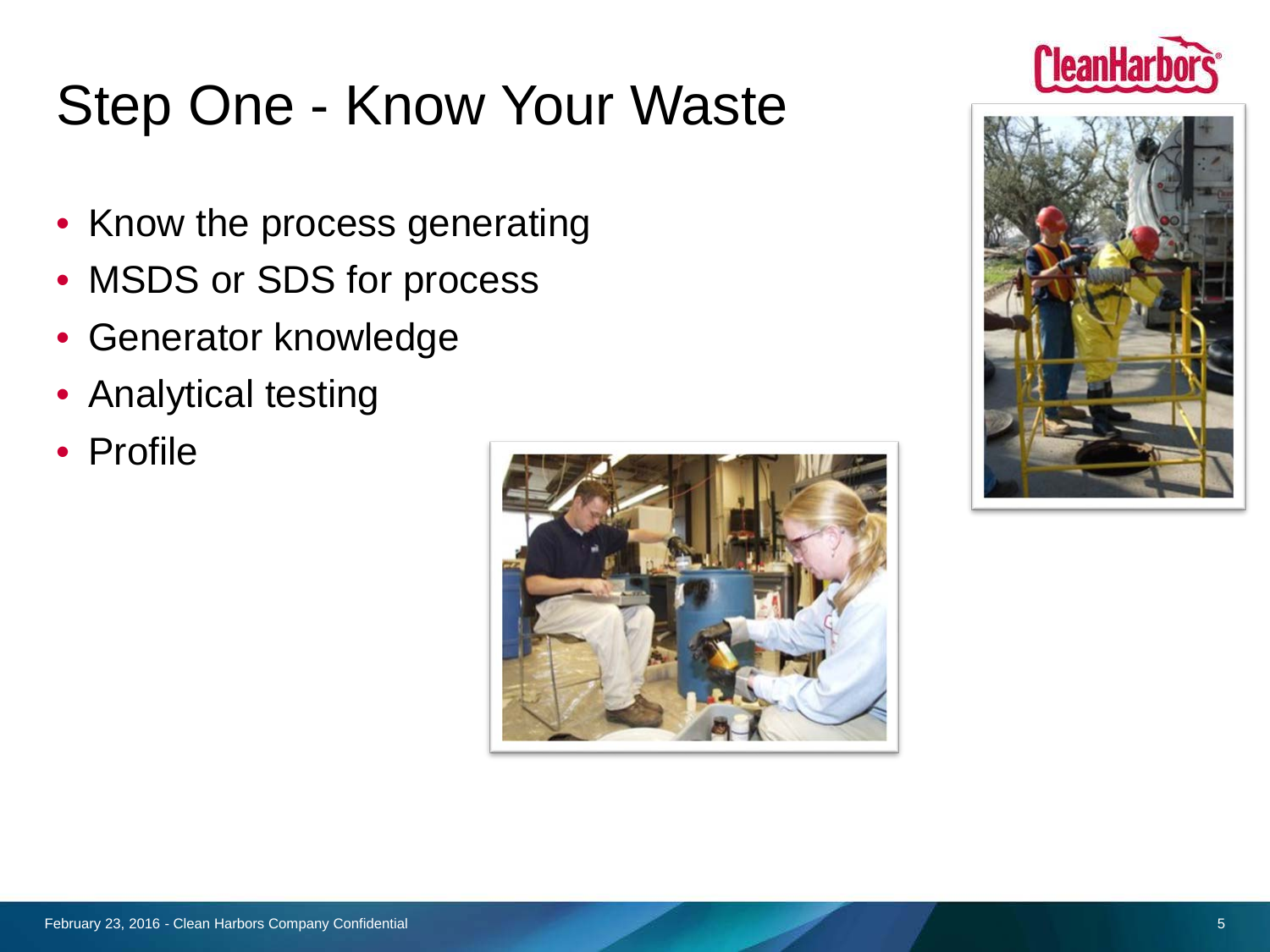

## Online Services

- Create, view, edit and submit profiles
- Schedule pick up of drummed waste
- View and print tracking reports and certificates of disposal
- View and print signed manifest images
- Create and manage drum, lab pack and rolloff inventory

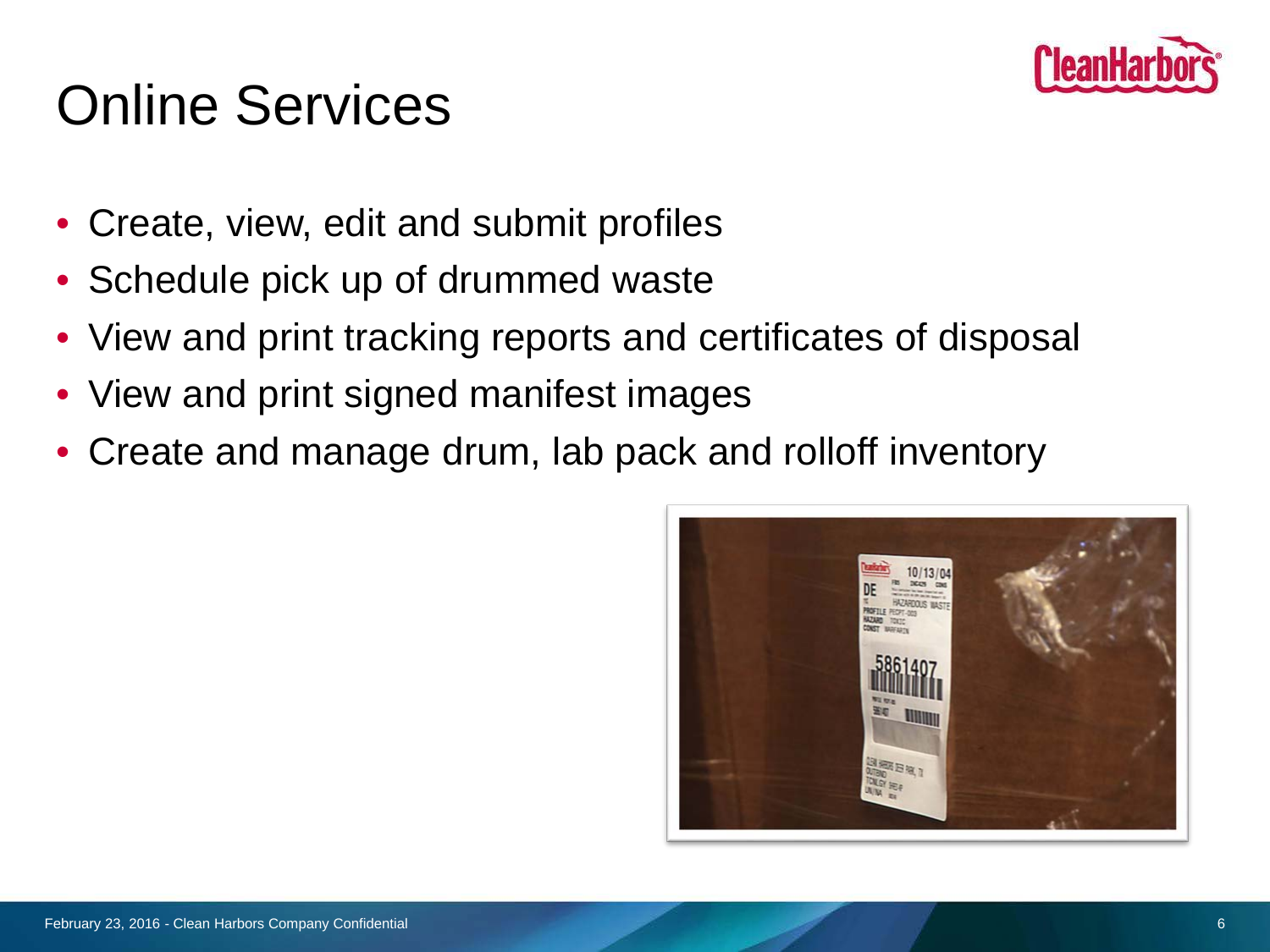

# Local Management Option

- Centrally located in Bristol, CT
- RCRA Part B and CWA Permits
- Truck-To-Truck
- Wastewater treatment
- Bulking, solidification and stabilization



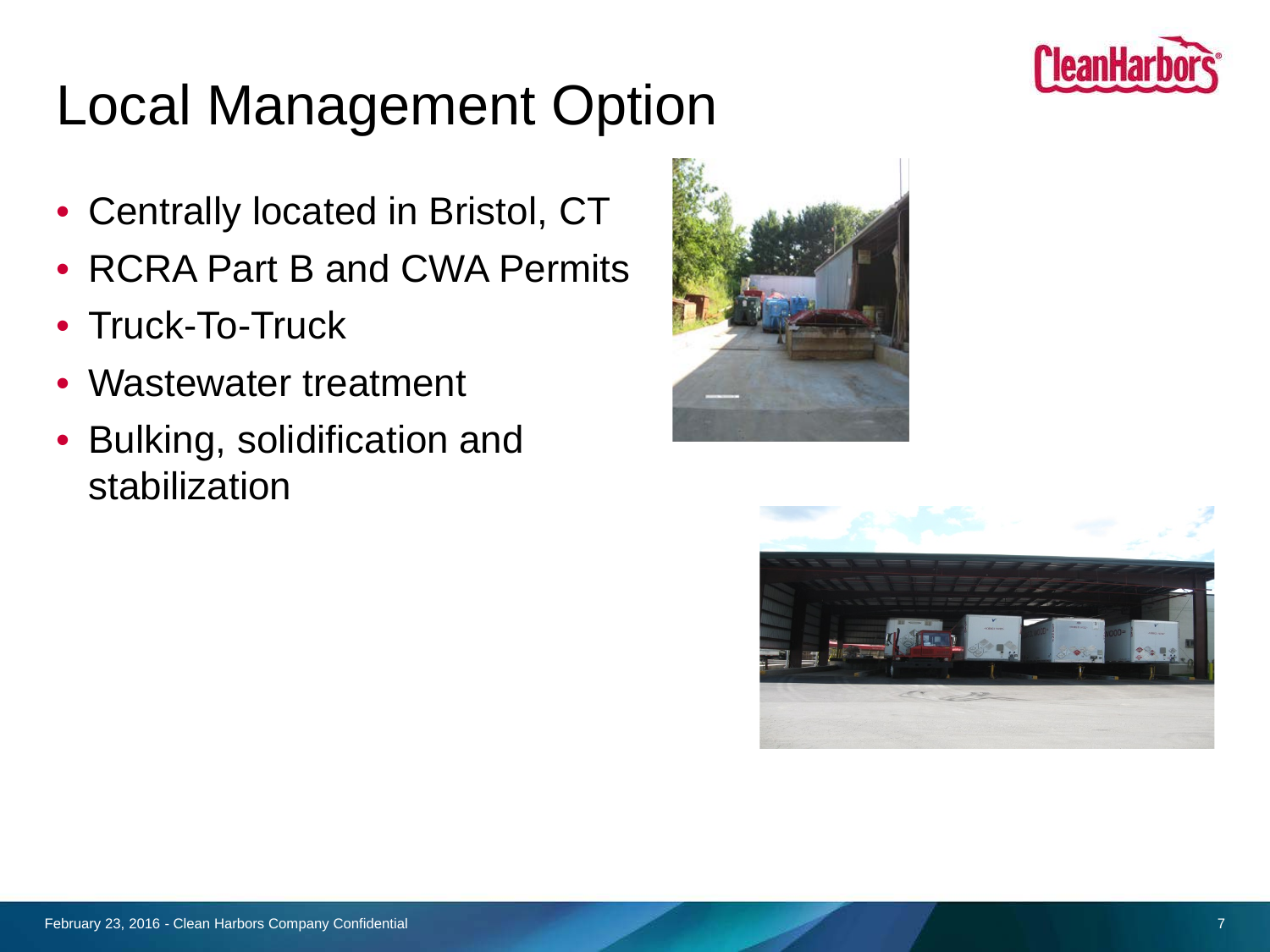

# CR05 Specific Management

- Bulk and consolidate into larger containers for off-site management
	- Recycling
	- Energy recovery
	- **Incineration**
	- Landfill
- Truck-To-Truck for material not suitable for processing in Bristol
	- Shredding for destruction or energy recovery





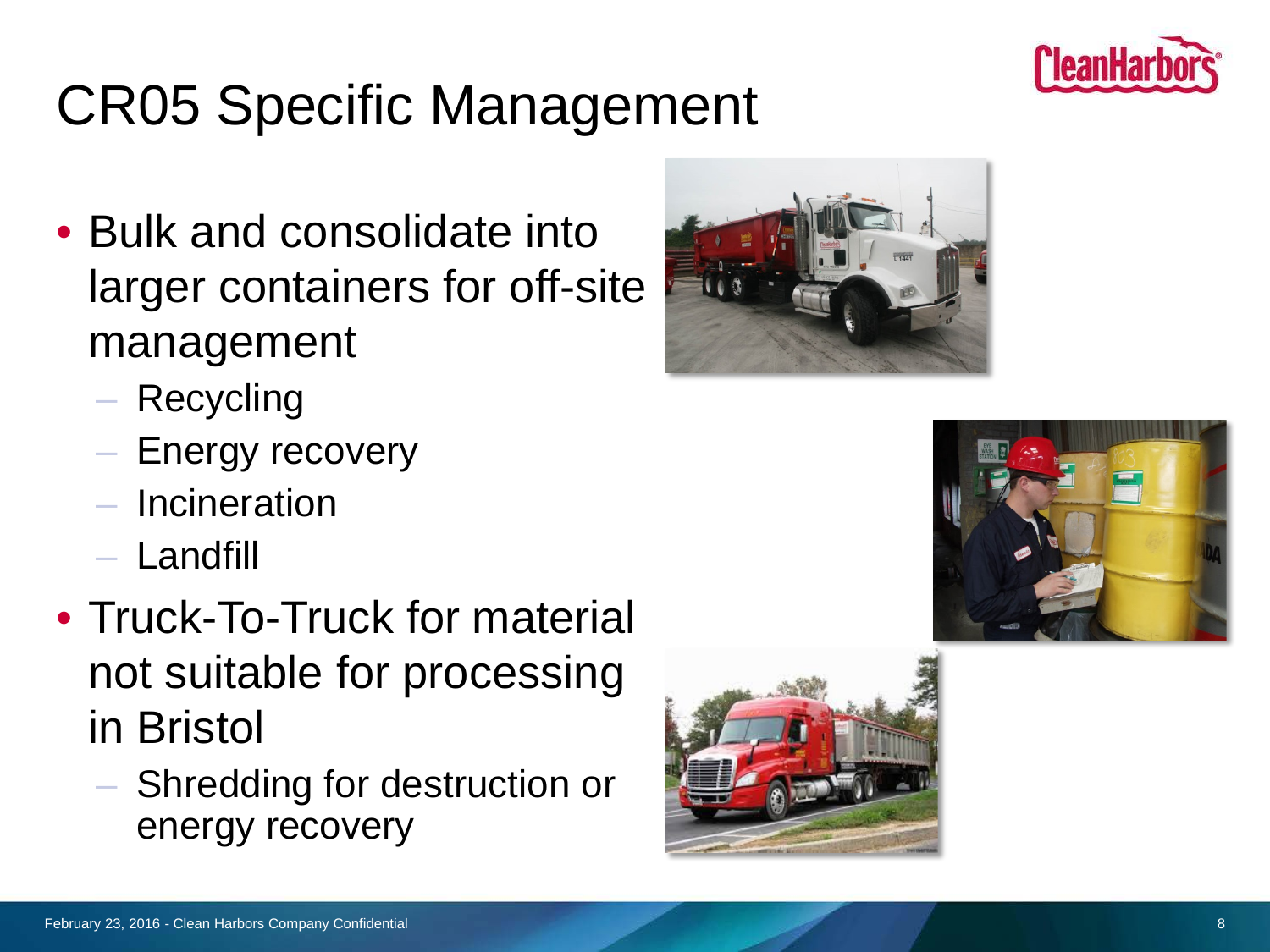

### **Conclusion**

- Due to a large disposal network and transportation infrastructure, Clean Harbors can efficiently manage diverse waste including Connecticut Regulated Wastes
- Technology infrastructure has enabled prompt, accurate service with tools to aid in waste reporting and tracking requirements
- Clean Harbor's is fully permitted by CT DEEP to accept "CR05" waste – DEEP/HWM-017-004
- In state offerings are price competitive!!!!